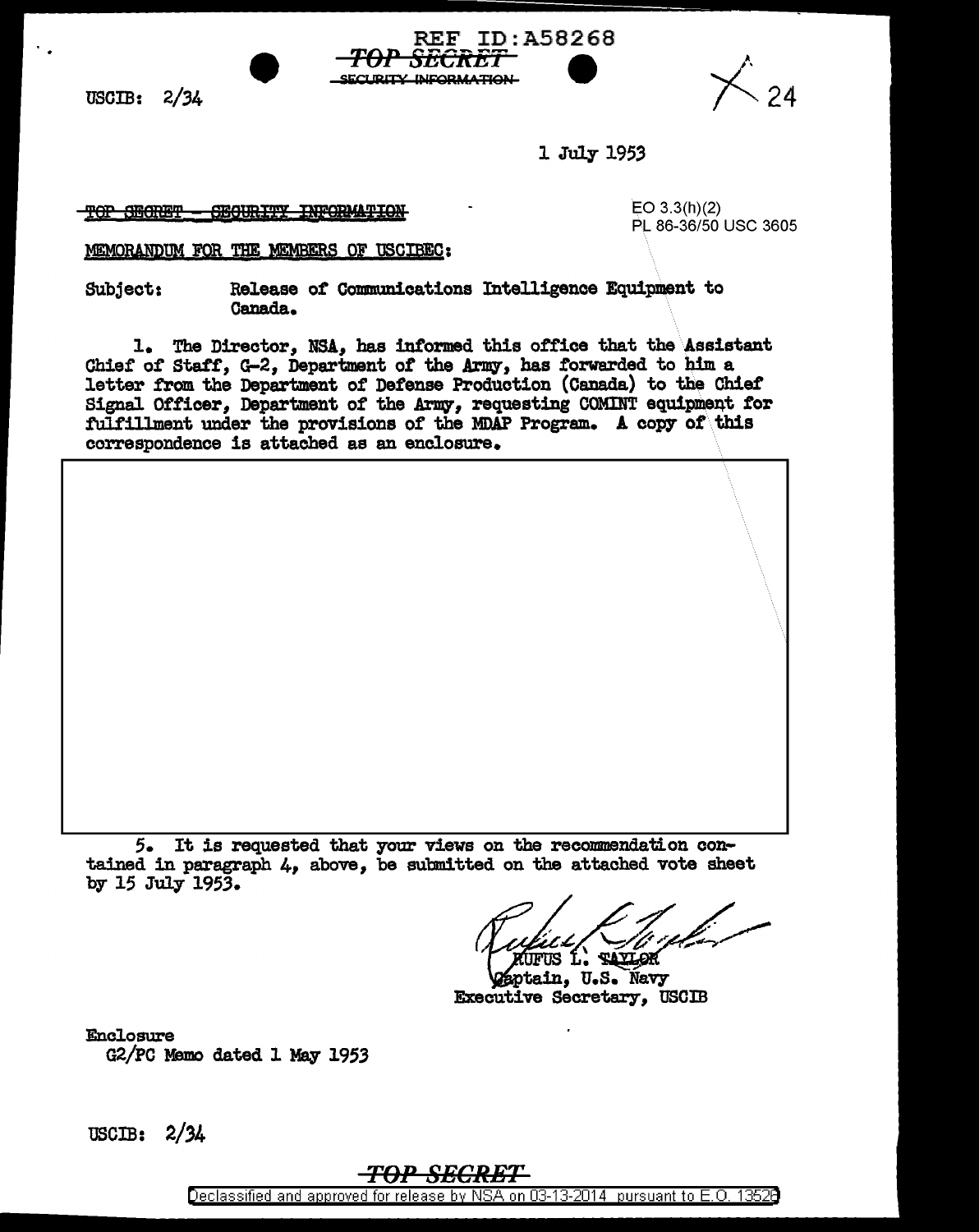

REF ID:A58268

DEPARTMENT OF THE ARMY OFFICE OF THE ASSISTANT CHIEF OF STAFF, G-2, INTELLIGENCE WASHINGTON 25. D. C.

G2-PC

1 May 1953

SUBJECT: Purchase Case No DA Canada 805

TO: Director National. Security Agency Washington 25, D. C.

 $EO$  3.3 $(h)(2)$ PL 86-36/50 USC 3605

1. By letter to the Chief Signal Officer, Department of the Army, dated 27 January 1953, the Department of Defense Production (Canada) requested that  $\vert$  be added to requested that **be added** to their previous requests under the MDAP Program. The AC of S, G-2, has no objection to release of ito Canada after the requirements for U.S. Army units have been fulfilled.

 $2.$  Request your comments and/or concurrence in the release of these equipments to the Canadians.

FOR THE ASSISTANT CHIEF OF STAFF, G-2

*Is/* Harry R. Boyd HARRY R. BOYD Colonel, GS Chief, Policy and Coordinating Oftioe

Enclosure

Ltr from Dept of Defence Production (Canada) to CSO dated 27 January 1953.

Enclosure to USCIB  $2/34$  dated 1 July 1953.

**COPY** 

TOP SECRET